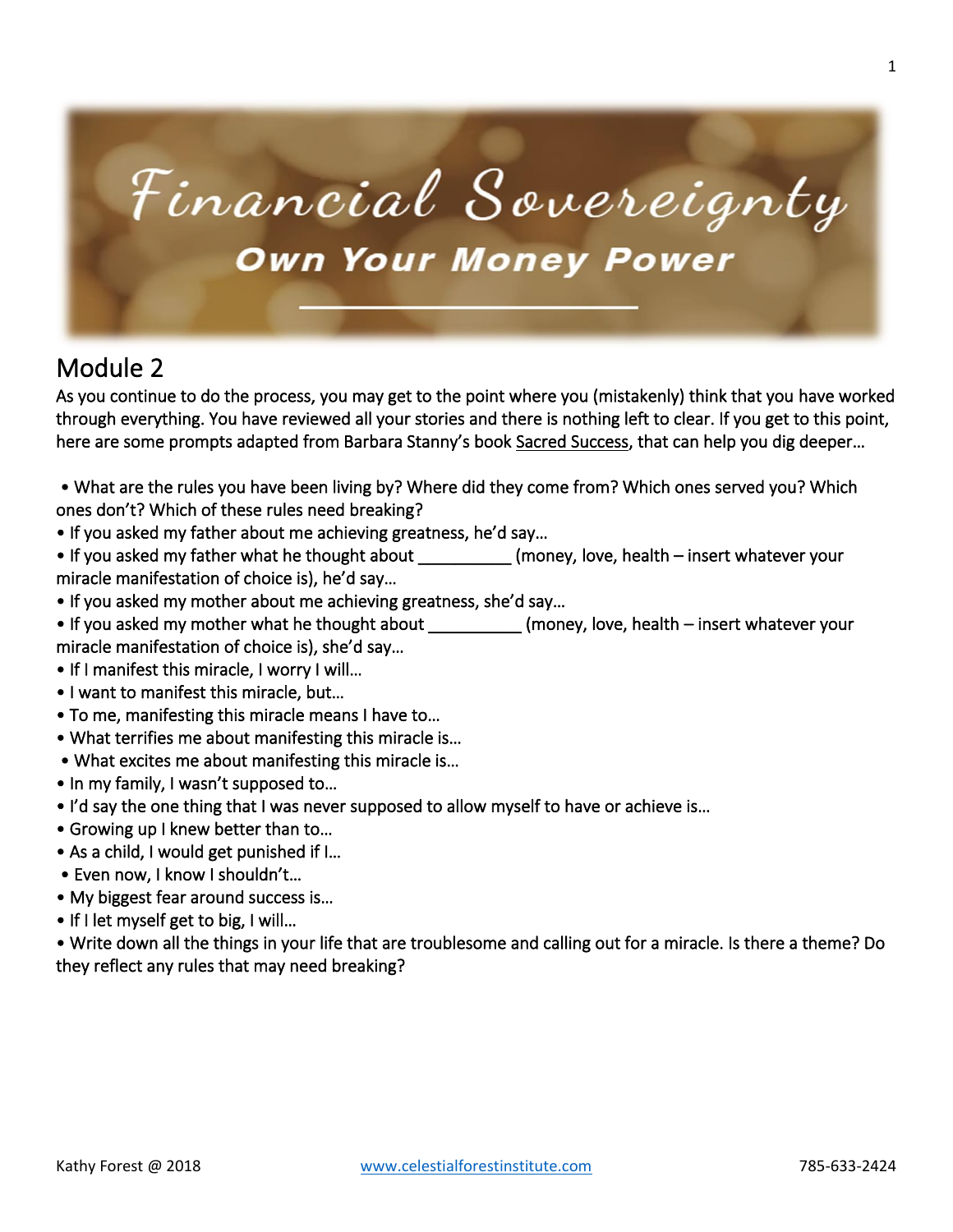

### *STEP 4: FORGIVE OTHERS AND FORGIVE YOURSELF*  "Miracles are everyone's right, but purification is necessary first." –A Course in Miracles

Make a list of the things you have come up with that you need to forgive. You can get there by asking the question: What were the stories you grew up with? Where did they come from? What events around money or love or health or whatever your difficulty is, are still emblazoned in your mind? What emotions come up around those stories? What did they cause you to believe about yourself? Which of these belief systems are still running and how do they cause you to behave? What do they trigger in you, and what actions do you respond with? Get all this down on paper. Write the story of your life with Money! Begin to list them here:

 $\_$  , and the set of the set of the set of the set of the set of the set of the set of the set of the set of the set of the set of the set of the set of the set of the set of the set of the set of the set of the set of th  $\_$  , and the set of the set of the set of the set of the set of the set of the set of the set of the set of the set of the set of the set of the set of the set of the set of the set of the set of the set of the set of th \_\_\_\_\_\_\_\_\_\_\_\_\_\_\_\_\_\_\_\_\_\_\_\_\_\_\_\_\_\_\_\_\_\_\_\_\_\_\_\_\_\_\_\_\_\_\_\_\_\_\_\_\_\_\_\_\_\_\_\_\_\_\_\_\_\_\_\_\_\_\_\_\_\_\_\_\_\_\_\_\_\_\_\_\_\_\_\_\_\_ \_\_\_\_\_\_\_\_\_\_\_\_\_\_\_\_\_\_\_\_\_\_\_\_\_\_\_\_\_\_\_\_\_\_\_\_\_\_\_\_\_\_\_\_\_\_\_\_\_\_\_\_\_\_\_\_\_\_\_\_\_\_\_\_\_\_\_\_\_\_\_\_\_\_\_\_\_\_\_\_\_\_\_\_\_\_\_\_\_\_ \_\_\_\_\_\_\_\_\_\_\_\_\_\_\_\_\_\_\_\_\_\_\_\_\_\_\_\_\_\_\_\_\_\_\_\_\_\_\_\_\_\_\_\_\_\_\_\_\_\_\_\_\_\_\_\_\_\_\_\_\_\_\_\_\_\_\_\_\_\_\_\_\_\_\_\_\_\_\_\_\_\_\_\_\_\_\_\_\_\_ \_\_\_\_\_\_\_\_\_\_\_\_\_\_\_\_\_\_\_\_\_\_\_\_\_\_\_\_\_\_\_\_\_\_\_\_\_\_\_\_\_\_\_\_\_\_\_\_\_\_\_\_\_\_\_\_\_\_\_\_\_\_\_\_\_\_\_\_\_\_\_\_\_\_\_\_\_\_\_\_\_\_\_\_\_\_\_\_\_\_ \_\_\_\_\_\_\_\_\_\_\_\_\_\_\_\_\_\_\_\_\_\_\_\_\_\_\_\_\_\_\_\_\_\_\_\_\_\_\_\_\_\_\_\_\_\_\_\_\_\_\_\_\_\_\_\_\_\_\_\_\_\_\_\_\_\_\_\_\_\_\_\_\_\_\_\_\_\_\_\_\_\_\_\_\_\_\_\_\_\_ \_\_\_\_\_\_\_\_\_\_\_\_\_\_\_\_\_\_\_\_\_\_\_\_\_\_\_\_\_\_\_\_\_\_\_\_\_\_\_\_\_\_\_\_\_\_\_\_\_\_\_\_\_\_\_\_\_\_\_\_\_\_\_\_\_\_\_\_\_\_\_\_\_\_\_\_\_\_\_\_\_\_\_\_\_\_\_\_\_\_ \_\_\_\_\_\_\_\_\_\_\_\_\_\_\_\_\_\_\_\_\_\_\_\_\_\_\_\_\_\_\_\_\_\_\_\_\_\_\_\_\_\_\_\_\_\_\_\_\_\_\_\_\_\_\_\_\_\_\_\_\_\_\_\_\_\_\_\_\_\_\_\_\_\_\_\_\_\_\_\_\_\_\_\_\_\_\_\_\_\_ \_\_\_\_\_\_\_\_\_\_\_\_\_\_\_\_\_\_\_\_\_\_\_\_\_\_\_\_\_\_\_\_\_\_\_\_\_\_\_\_\_\_\_\_\_\_\_\_\_\_\_\_\_\_\_\_\_\_\_\_\_\_\_\_\_\_\_\_\_\_\_\_\_\_\_\_\_\_\_\_\_\_\_\_\_\_\_\_\_\_

### *Hoʻoponopono*

"Miracles are natural signs of forgiveness. Through miracles you accept Divine forgiveness by extending it to others." -A Course in Miracles

Whenever a place for healing presents itself in your life, open to the place where the hurt resides within you. After identifying this place, take it through the Ho'oponopono process. With as much feeling as you can, say the below four statements:

- I'm sorry
- Please forgive me.
- Thank you
- I Love you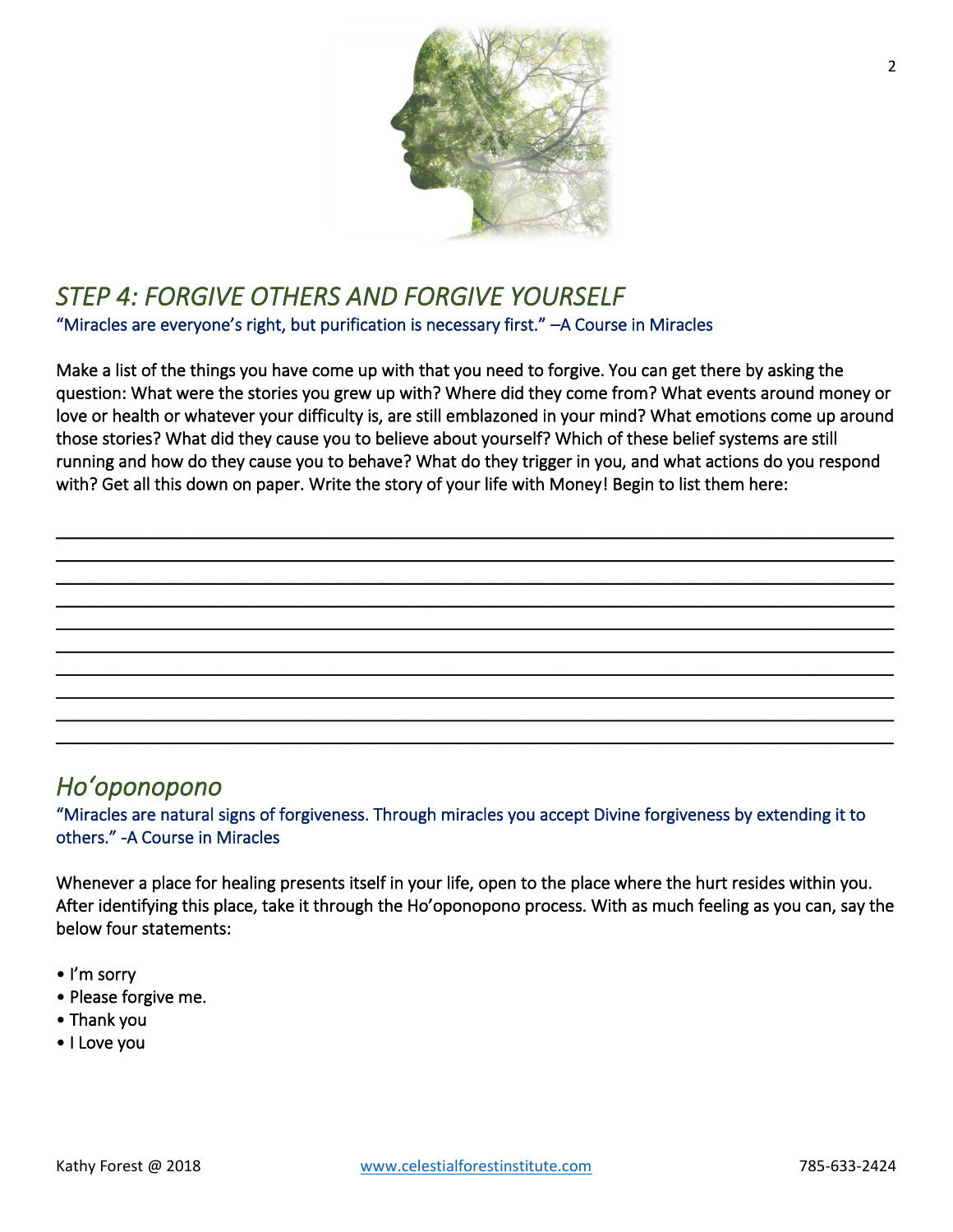### *EFT: Emotional Freedom Technique*

Take your same issue through EFT as outlined below. I like to write out what I say, so I can remember what I did. It also helps on those days when you don't have time to go through the whole process you can reuse one you have already done. The key is just to keep doing something everyday!



## EFT HOW-TO CHART

Focus on the distress you want to resolve. If you have several issues you want to work on, focus on the one that's most stressful right now.

Assign a Subjective Units of Distress (SUD) to the problem. On a scale of 1 (lowest) to 10 (highest), rate how intense the distress is.

Create a setup statement. "Even though I [state the problem], I deeply love and completely accept myself." Repeat the statement aloud 3 times while tapping on the fleshy part of the outside of the hand with the four fingers of the other hand.

Tap around the points. Tap lightly about five to seven times on each point in the illustration, starting at the top of the head and ending at the underarm point.

While tapping on the points, say aloud to yourself a short reminder phrase to keep the focus on the issue you're tapping on.

Remeasure your SUD level. After you complete a round or two of tapping, re-visit your initial distress. What SUD number would you give it now? If you're not yet at 0, begin the process again. The goal is to get your SUD to 0.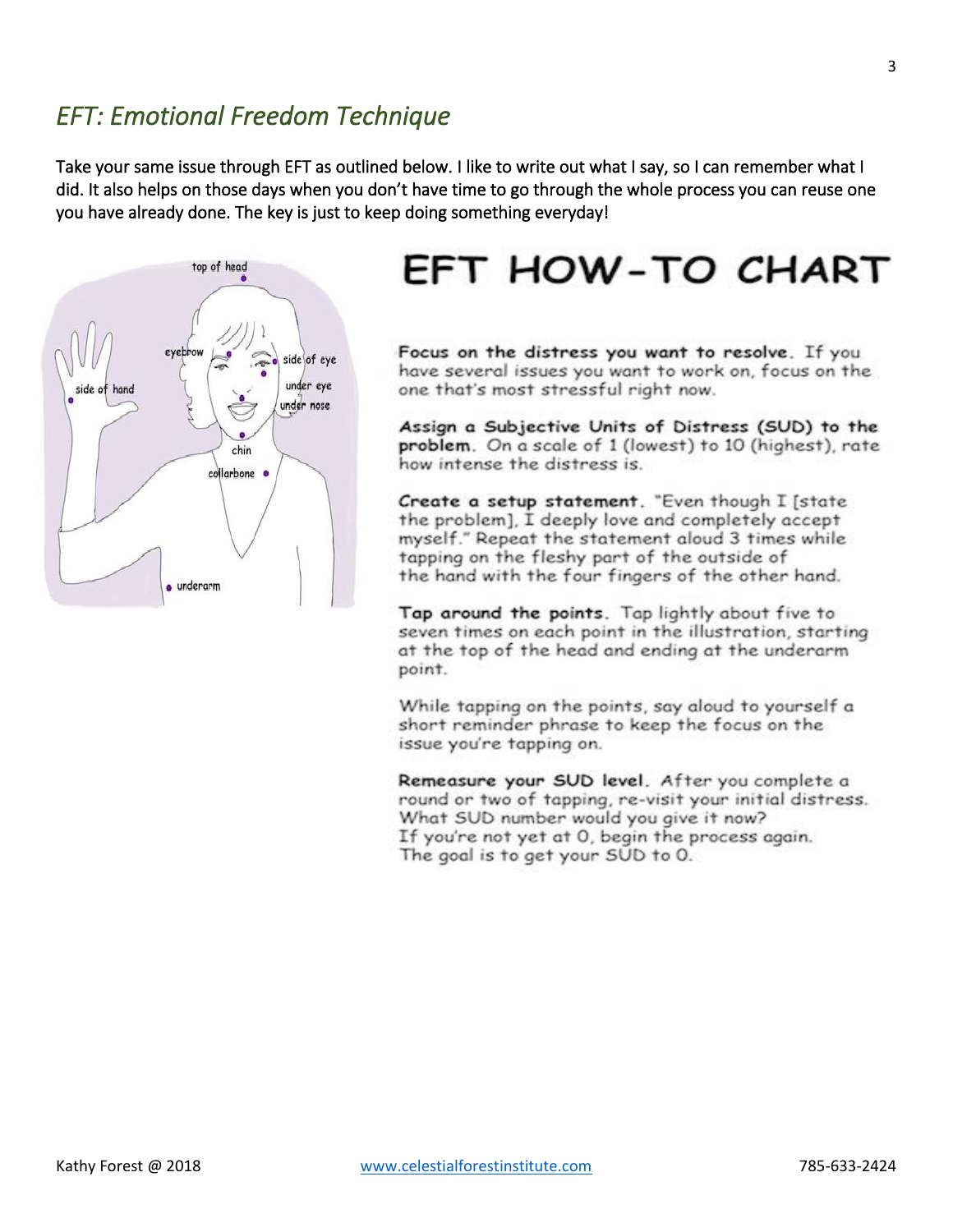

What sign is your Venus on your Birth Chart in?

What does that tell you about your "Inner Money Goddess" and how you relate to money?

Journal with your Inner Money Goddess…